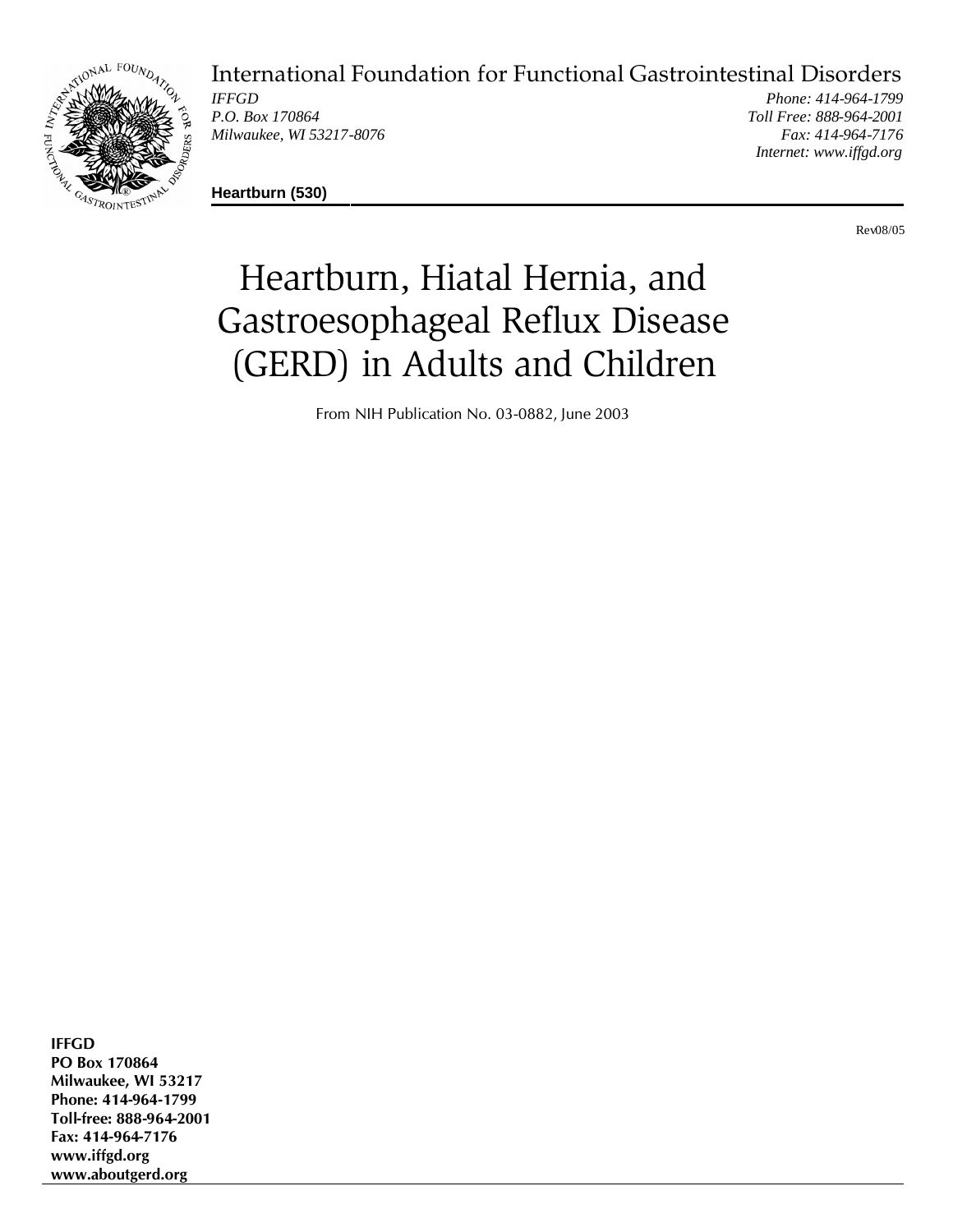# Heartburn, Hiatal Hernia, and Gastroesophageal Reflux Disease (GERD) in Adults and Children

From NIH Publication No. 03-0882, June 2003

Gastroesophageal reflux disease, or GERD, occurs when the lower esophageal sphincter (LES) does not close properly and stomach contents leak back, or reflux, into the esophagus. The LES is a ring of muscle at the bottom of the esophagus that acts like a valve between the esophagus and stomach. The esophagus carries food from the mouth to the stomach.

When refluxed stomach acid touches the lining of the esophagus, it causes a burning sensation in the chest or throat called heartburn. The fluid may even be tasted in the back of the mouth, and this is called acid indigestion. Occasional heartburn is common but does not necessarily mean one has GERD. Heartburn that occurs more than twice a week may be considered GERD, and it can eventually lead to more serious health problems.

Anyone, including infants, children, and pregnant women, can have GERD.

#### **What are the Symptoms of GERD?**

The main symptoms are persistent heartburn and acid regurgitation. Some people have GERD without heartburn. Instead, they experience pain in the chest, hoarseness in the morning, or trouble swallowing. You may feel like you have food stuck in your throat or like you are choking or your throat is tight. GERD can also cause a dry cough and bad breath.

#### **GERD in Children**

Studies\* show that GERD is common and may be overlooked in infants and children. It can cause repeated vomiting, coughing, and other respiratory problems. Children's immature digestive systems are usually to blame, and most infants grow out of GERD by the time they are 1 year old. Still, you should talk to your child's doctor if the problem occurs regularly and causes discomfort. Your doctor may recommend simple strategies for avoiding reflux, like burping the infant several times during feeding or keeping the infant in an upright position for 30 minutes after feeding. If your child is older, the doctor may recommend avoiding

- sodas that contain caffeine
- chocolate and peppermint
- spicy foods like pizza
- acidic foods like oranges and tomatoes
- fried and fatty foods

Avoiding food 2 to 3 hours before bed may also help. The doctor may recommend that the child sleep with head raised. If these changes do not work, the doctor may prescribe medicine for your child. In rare cases, a child may need surgery.

\*Jung AD. Gastroesophageal reflux in infants and children. *American Family Physician. 2001*;64(11):1853-1860.

### **What causes GERD?**

No one knows why people get GERD. A hiatal hernia may contribute. A hiatal hernia occurs when the upper part of the stomach is above the diaphragm, the muscle wall that separates the stomach from the chest. The diaphragm helps the LES keep acid from coming up into the esophagus. When a hiatal hernia is present, it is easier for the acid to come up. In this way, a hiatal hernia can cause reflux. A hiatal hernia can happen in people of any age; many otherwise healthy people over 50 have a small one.

Other factors that may contribute to GERD include

- alcohol use
- overweight
- pregnancy
- smoking

Also, certain foods can be associated with reflux events, including

- citrus fruits
- chocolate
- drinks with caffeine
- fatty and fried foods
- garlic and onions
- mint flavorings
- spicy foods
- tomato-based foods, like spaghetti sauce, chili, and pizza

#### **How is GERD treated?**

If you have had heartburn or any of the other symptoms for a while, you should see your doctor. You may want to visit an internist, a doctor who specializes in internal medicine, or a gastroenterologist, a doctor who treats diseases of the stomach and intestines. Depending on how severe your GERD is, treatment may involve one or more of the following lifestyle changes and medications or surgery.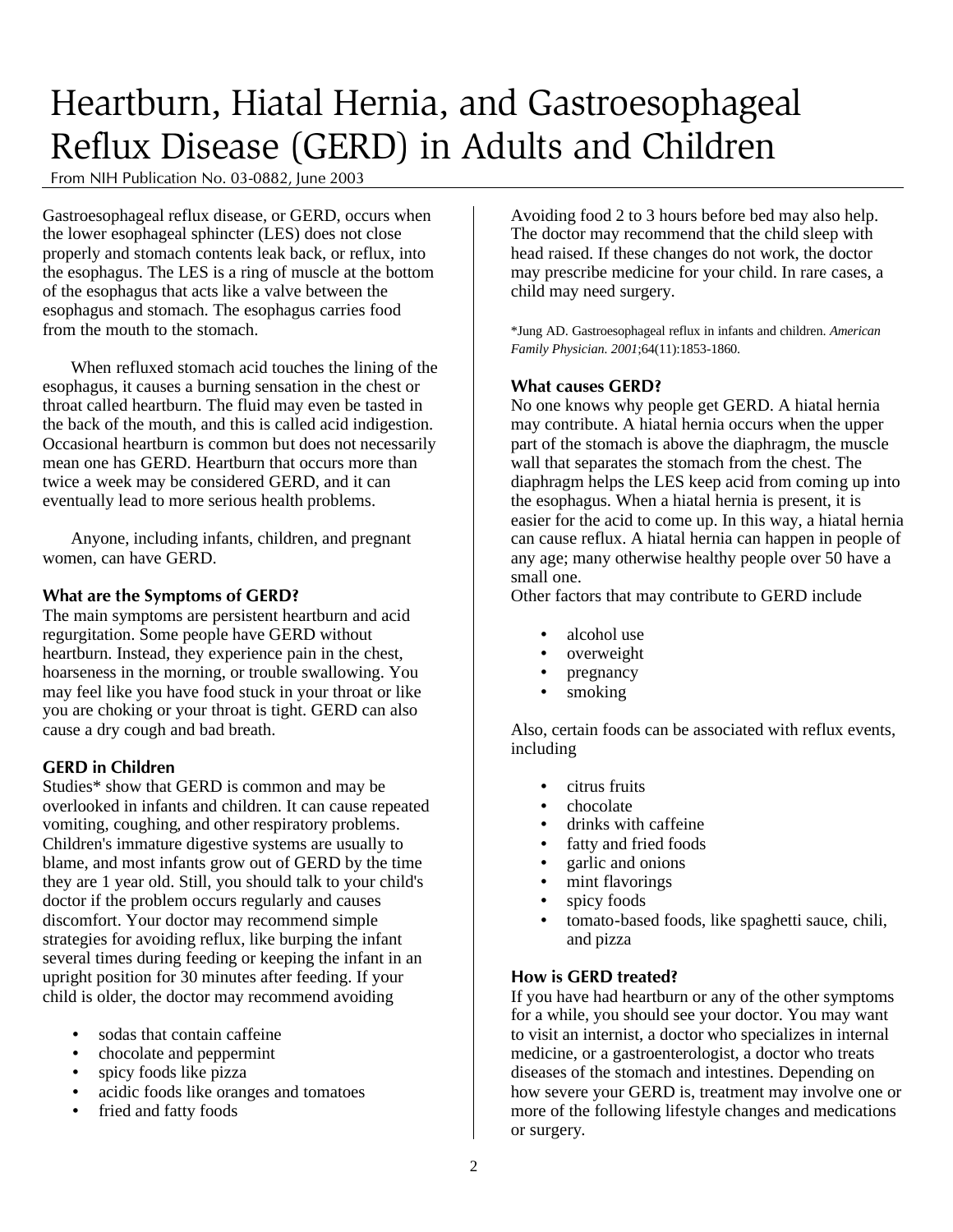#### **Lifestyle Changes**

- If you smoke, stop.
- Do not drink alcohol.
- Lose weight if needed.
- Eat small meals.
- Wear loose-fitting clothes.
- Avoid lying down for 3 hours after a meal.
- Raise the head of your bed 6 to 8 inches by putting blocks of wood under the bedposts--just using extra pillows will not help.

#### **Medications**

Your doctor may recommend over-the-counter antacids, which you can buy without a prescription, or medications that stop acid production or help the muscles that empty your stomach.

**Antacids**, such as Alka-Seltzer, Maalox, Mylanta, Pepto-Bismol, Rolaids, and Riopan, are usually the first drugs recommended to relieve heartburn and other mild GERD symptoms. Many brands on the market use different combinations of three basic salts – magnesium, calcium, and aluminum – with hydroxide or bicarbonate ions to neutralize the acid in your stomach. Antacids, however, have side effects. Magnesium salt can lead to diarrhea, and aluminum salts can cause constipation. Aluminum and magnesium salts are often combined in a single product to balance these effects.

Calcium carbonate antacids, such as Tums, Titralac, and Alka-2, can also be a supplemental source of calcium. They can cause constipation as well.

**Foaming agents**, such as Gaviscon, work by covering your stomach contents with foam to prevent reflux. These drugs may help those who have no damage to the esophagus.

**H2 blockers**, such as cimetidine (Tagamet HB), famotidine (Pepcid AC), nizatidine (Axid AR), and ranitidine (Zantac 75), impede acid production. They are available in prescription strength and over the counter. These drugs provide short-term relief, but over-thecounter H<sub>2</sub> blockers should not be used for more than a few weeks at a time. They are effective for about half of those who have GERD symptoms. Many people benefit from taking  $H_2$  blockers at bedtime in combination with a proton pump inhibitor.

**Proton pump inhibitors** include omeprazole (Prilosec), lansoprazole (Prevacid), pantoprazole (Protonix), rabeprazole (Aciphex), and esomeprazole (Nexium), which are all available by prescription. Proton pump inhibitors are more effective than H<sub>2</sub> blockers and can relieve symptoms in almost everyone who has GERD.

Another group of drugs, **prokinetics**, helps strengthen the sphincter and makes the stomach empty faster. This group includes bethanechol (Urecholine) and metoclopramide (Reglan). Metoclopramide also improves muscle action in the digestive tract, but these drugs have frequent side effects that limit their usefulness.

Because drugs work in different ways, combinations of drugs may help control symptoms. People who get heartburn after eating may take both antacids and H<sub>2</sub> blockers. The antacids work first to neutralize the acid in the stomach, while the  $H<sub>2</sub>$  blockers act on acid production. By the time the antacid stops working, the  $H_2$ blocker will have stopped acid production. Your doctor is the best source of information on how to use medications for GERD.

#### **What if symptoms persist?**

If your heartburn does not improve with lifestyle changes or drugs, you may need additional tests.

A **barium swallow radiograph** uses x rays to help spot abnormalities such as a hiatal hernia and severe inflammation of the esophagus. With this test, you drink a solution and then x rays are taken. Mild irritation will not appear on this test, although narrowing of the esophagus--called stricture--ulcers, hiatal hernia, and other problems will.

**Upper endoscopy** is more accurate than a barium swallow radiograph and may be performed in a hospital or a doctor's office. The doctor will spray your throat to numb it and slide down a thin, flexible plastic tube called an endoscope. A tiny camera in the endoscope allows the doctor to see the surface of the esophagus and to search for abnormalities. If you have had moderate to severe symptoms and this procedure reveals injury to the esophagus, usually no other tests are needed to confirm GERD.

The doctor may use tiny tweezers (forceps) in the endoscope to remove a small piece of tissue for biopsy. A biopsy viewed under a microscope can reveal damage caused by acid reflux and rule out other problems if no infecting organisms or abnormal growths are found.

In an ambulatory **pH monitoring examination**, the doctor puts a tiny tube into the esophagus that will stay there for 24 hours. While you go about your normal activities, it measures when and how much acid comes up into your esophagus. This test is useful in people with GERD symptoms but no esophageal damage. The procedure is also helpful in detecting whether respiratory symptoms, including wheezing and coughing, are triggered by reflux.